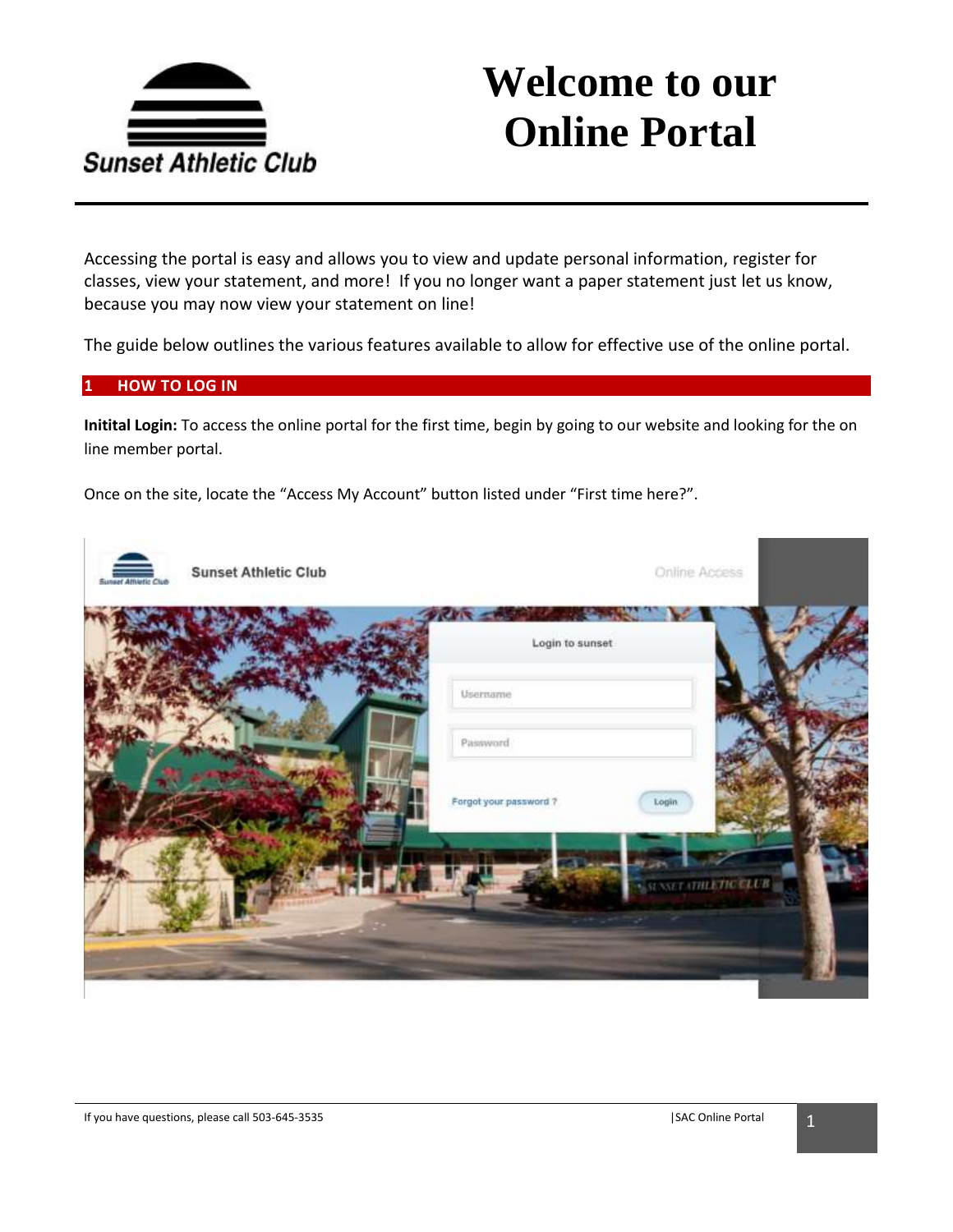

| <b>Register Now</b>                                                                                                                   | x |
|---------------------------------------------------------------------------------------------------------------------------------------|---|
| <b>Find my account</b><br>To search for your existing account please enter your<br>first name, last name and email then click search. |   |
| <b>First Name</b>                                                                                                                     |   |
| <b>Last Name</b>                                                                                                                      |   |
| <b>Email</b>                                                                                                                          |   |
| <b>Search</b>                                                                                                                         |   |

Please use the **Find My Account** option to locate your existing Sunset Athletic Club member account:

Once your account has been identified, you will receive a "We found your account" prompt. *A verification email will then be sent to your email address with the final login instructions.* Please open your email to access these instructions.

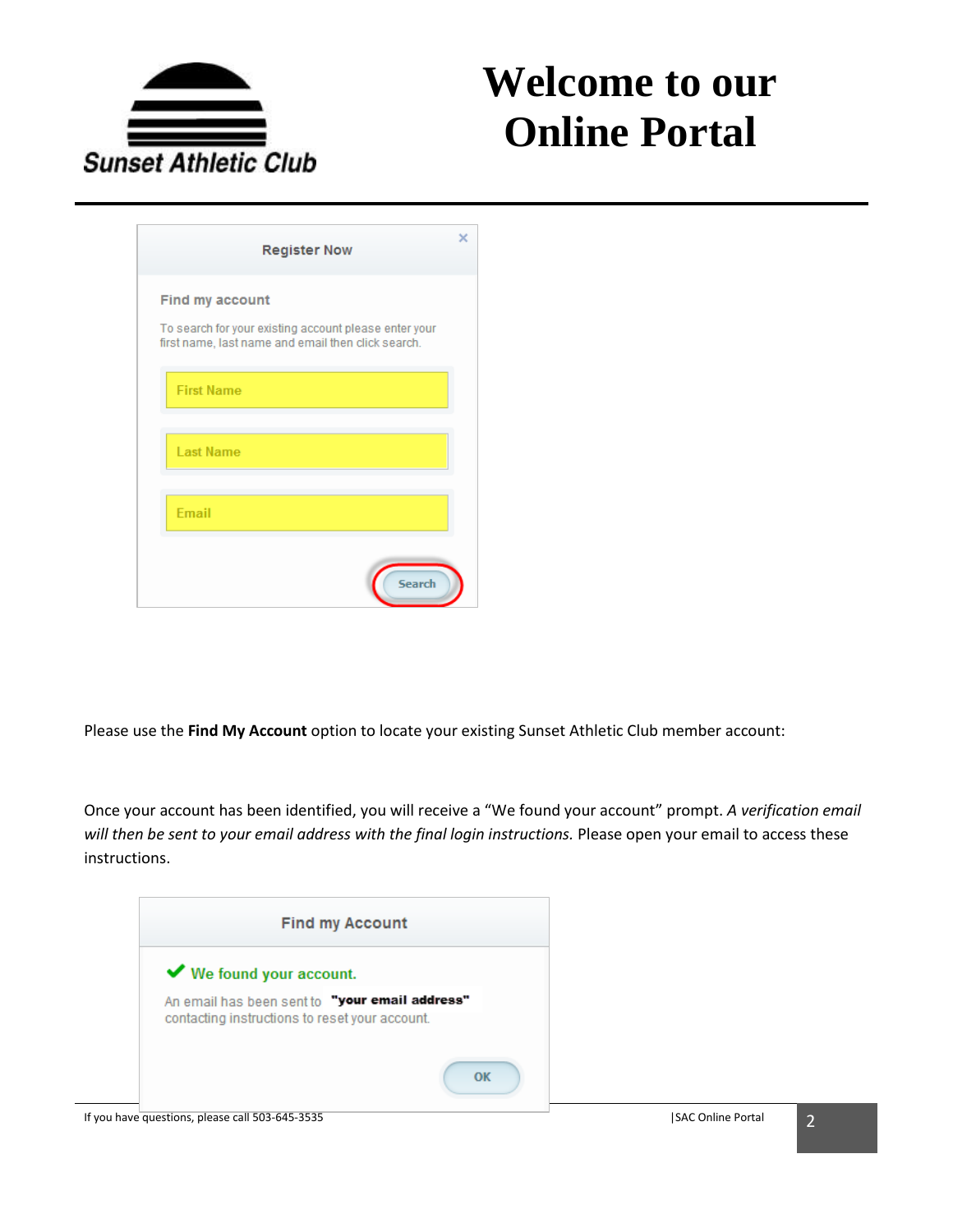

The email you receive includes a verification link that must be opened to complete the setup process. Once the link is selected, you will be directed to an information page where you will enter/verify your personal information.

**Note:** *You will only be directed to this information page during your initial log in. Future logins will not require this step.* 

Finally, complete all required fields on the information page, agree to the standard liability waiver, and select "Save Account". You will then be directed to the online portal home page. See images below:

| Contact Info             |                                                      |
|--------------------------|------------------------------------------------------|
| First Name*              |                                                      |
| Test                     |                                                      |
| Last Name*               |                                                      |
| Test                     |                                                      |
| Address'                 |                                                      |
|                          |                                                      |
|                          |                                                      |
| City <sup>*</sup>        |                                                      |
|                          | <b>Emergency Contact Info</b>                        |
| State *                  | Full Name"                                           |
| New Jersey               |                                                      |
| Zip Code*                | Relationship*                                        |
| Home Phone"              | Phone*                                               |
|                          |                                                      |
| Mobile Phone             | $\overline{\phantom{a}}$<br>$\overline{\phantom{a}}$ |
| $\sim$<br>$\blacksquare$ |                                                      |

Please verify & complete your information in the form below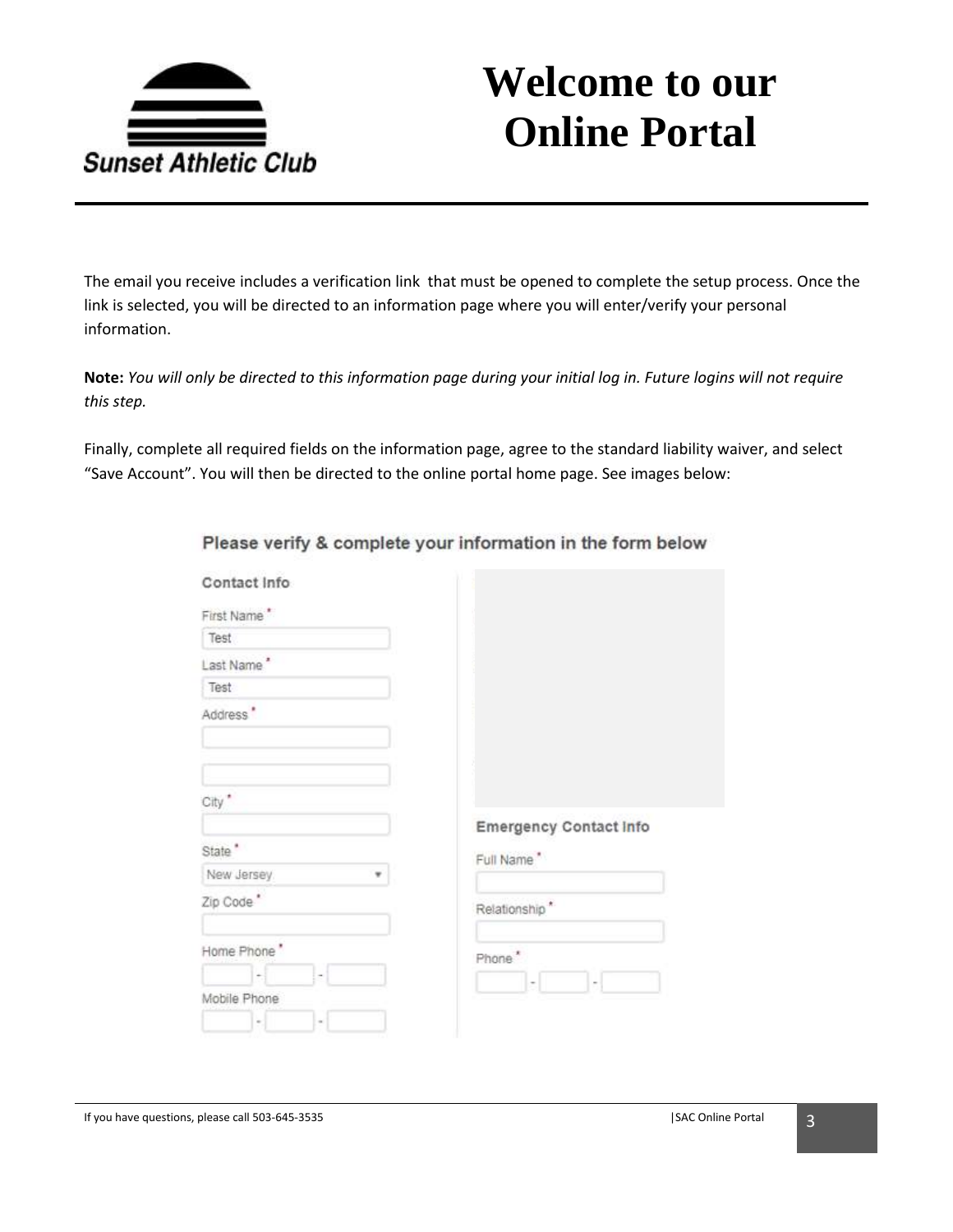

| 01<br>$2017$ $*$<br>01                                                                                                                  |                                                                                                                                                                                                                                                                                                                                                                                                                                                                                                                                                                                                                                                                                        |
|-----------------------------------------------------------------------------------------------------------------------------------------|----------------------------------------------------------------------------------------------------------------------------------------------------------------------------------------------------------------------------------------------------------------------------------------------------------------------------------------------------------------------------------------------------------------------------------------------------------------------------------------------------------------------------------------------------------------------------------------------------------------------------------------------------------------------------------------|
| Login Details                                                                                                                           |                                                                                                                                                                                                                                                                                                                                                                                                                                                                                                                                                                                                                                                                                        |
| $Email^*$<br>Password <sup>*</sup>                                                                                                      | Enter/confirm correct email<br>address & password. This<br>email address will be your<br>username to login in moving                                                                                                                                                                                                                                                                                                                                                                                                                                                                                                                                                                   |
| Confirm Password <sup>*</sup>                                                                                                           | forward                                                                                                                                                                                                                                                                                                                                                                                                                                                                                                                                                                                                                                                                                |
|                                                                                                                                         |                                                                                                                                                                                                                                                                                                                                                                                                                                                                                                                                                                                                                                                                                        |
|                                                                                                                                         |                                                                                                                                                                                                                                                                                                                                                                                                                                                                                                                                                                                                                                                                                        |
| * Required Field<br>Please read the following carefully, and check."I agree" when you are ready to proceed.<br><b>Liability Release</b> |                                                                                                                                                                                                                                                                                                                                                                                                                                                                                                                                                                                                                                                                                        |
|                                                                                                                                         | In checking the box below I agree that HealthQuest Fitness Club is in no way responsible for the safekeeping of my personal belongings while I attend class. I<br>understand that classes at HealthQuest Fitness Club may be physically strenuous and I voluntarily particable in them with full knowledge that there is a risk of personal<br>injury, property loss or death. I agree that neither I, my heirs, assigns or legal representatives will such imake any other claims of any kind whatsoever against<br>HealthQuest Fitness Club or its members for any personal injury, property damage/loss, or wron and death, whether caused by negligence or otherwise. I understand |
|                                                                                                                                         | that all persons currently under treatment for any health condition and any pregnant women was present written permission from a licensed physician before<br>participating in any exercise class. I understand that any person with any kind of back. Whee injuries must consult with a physician before attending exercise class. I<br>agree to disclose upon my first visit to the front desk any history or injury and/or institution or concern.                                                                                                                                                                                                                                  |

**Standard login:** After completing the initial log in steps, your account has been created and you no longer need to use "Access My Account" to log in. Going forward, you will enter your "Username" (your email address) and "Password" (the one you created on your first log in) in the "Login to HQ" box.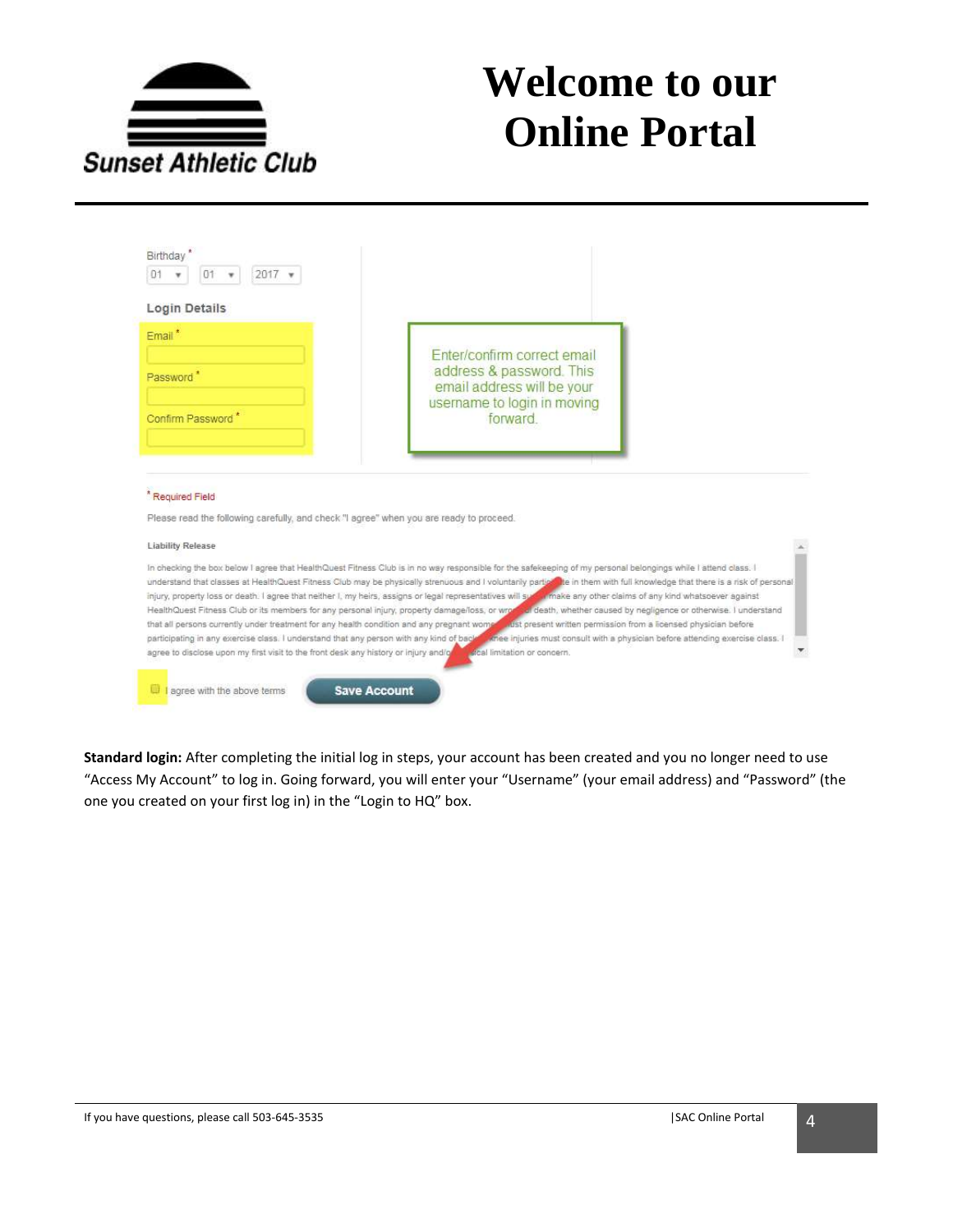

| Login to sunset              |       |
|------------------------------|-------|
| Username                     |       |
| Password                     |       |
| <b>Forgot your password?</b> | Login |

**Questions:** If you have any problems accessing your account, select "Forgot your password?" and a new verification link will be sent to your email. If you need to set up a new account or if the email address you provided isn't recognized by the system, contact the club at (503) [645-3535](javascript:void(0)) for further assistance.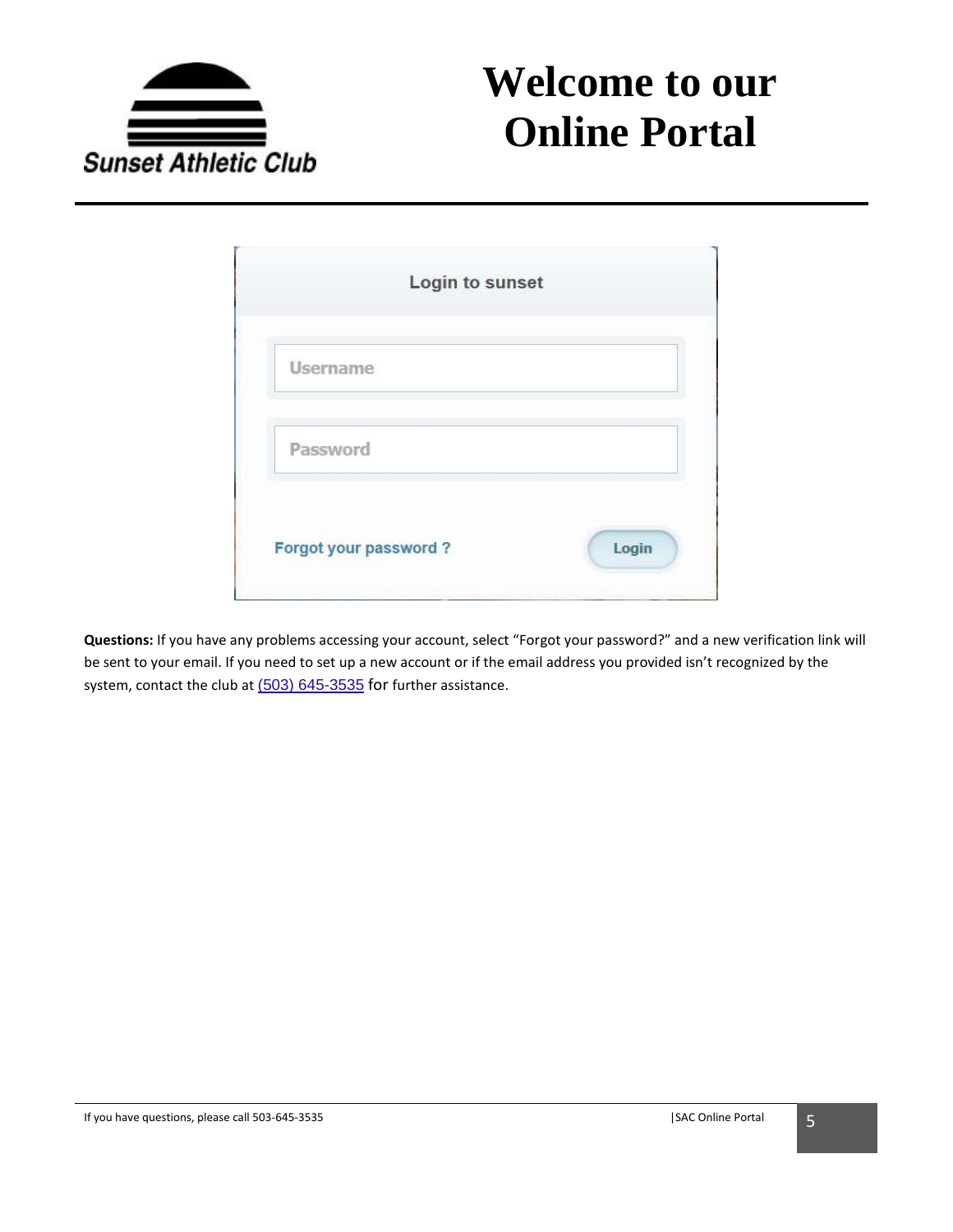

### **2 ONLINE PORTAL OVERVIEW**

**Home Page:** When logging in you will be directed to your "Home" page. The home page lists the following:

- *Current balance*–listed just below your name
- *Club announcements* be sure to view announcements from your SAC Family
- *Note*: if you are the primary account holder, select the dropdown menu to the right of your name (highlighted in yellow below) to navigate to different family members' profiles

| <b>Synnet Athletic Club</b>        | <b>Sunset Athletic Club</b>        |                                                |                    | Welcome, Joef<br>Linked Profiles: Joe Test   Lugouit. |
|------------------------------------|------------------------------------|------------------------------------------------|--------------------|-------------------------------------------------------|
|                                    |                                    |                                                |                    | Contact Us<br>Home                                    |
| Callages                           | <b>Joe Test</b>                    | * ACTIVE                                       |                    |                                                       |
| 全<br>Home                          |                                    |                                                |                    |                                                       |
| Wew My Info                        |                                    | Current Balance<br>\$0.00                      |                    |                                                       |
| Kids Kamer/Clubhouse<br><b>Em</b>  | No Image                           | <b>best</b> \$0.00                             |                    |                                                       |
| <b>Part</b><br>Register for Casses | <u> 대한 대표</u>                      | met bit<br><b>House Charge:</b><br><b>TIME</b> |                    |                                                       |
| n.<br>Group Activities             |                                    |                                                |                    |                                                       |
| View My Statement                  |                                    |                                                |                    |                                                       |
| B.<br>Pay my Bill                  | <b>CLUB ANNOUNCEMENTS</b>          |                                                | <b>MY EVENTS</b>   | 8<br>Next 7 days                                      |
| Packages                           | Welcome!                           |                                                | YOUR REGISTRATIONS |                                                       |
| Account Access<br><b>CT</b>        | August 7, 2014<br>Welcome, Member! |                                                |                    |                                                       |
| Nobhcations<br>ш                   |                                    |                                                |                    |                                                       |
| Contect Us                         |                                    |                                                |                    |                                                       |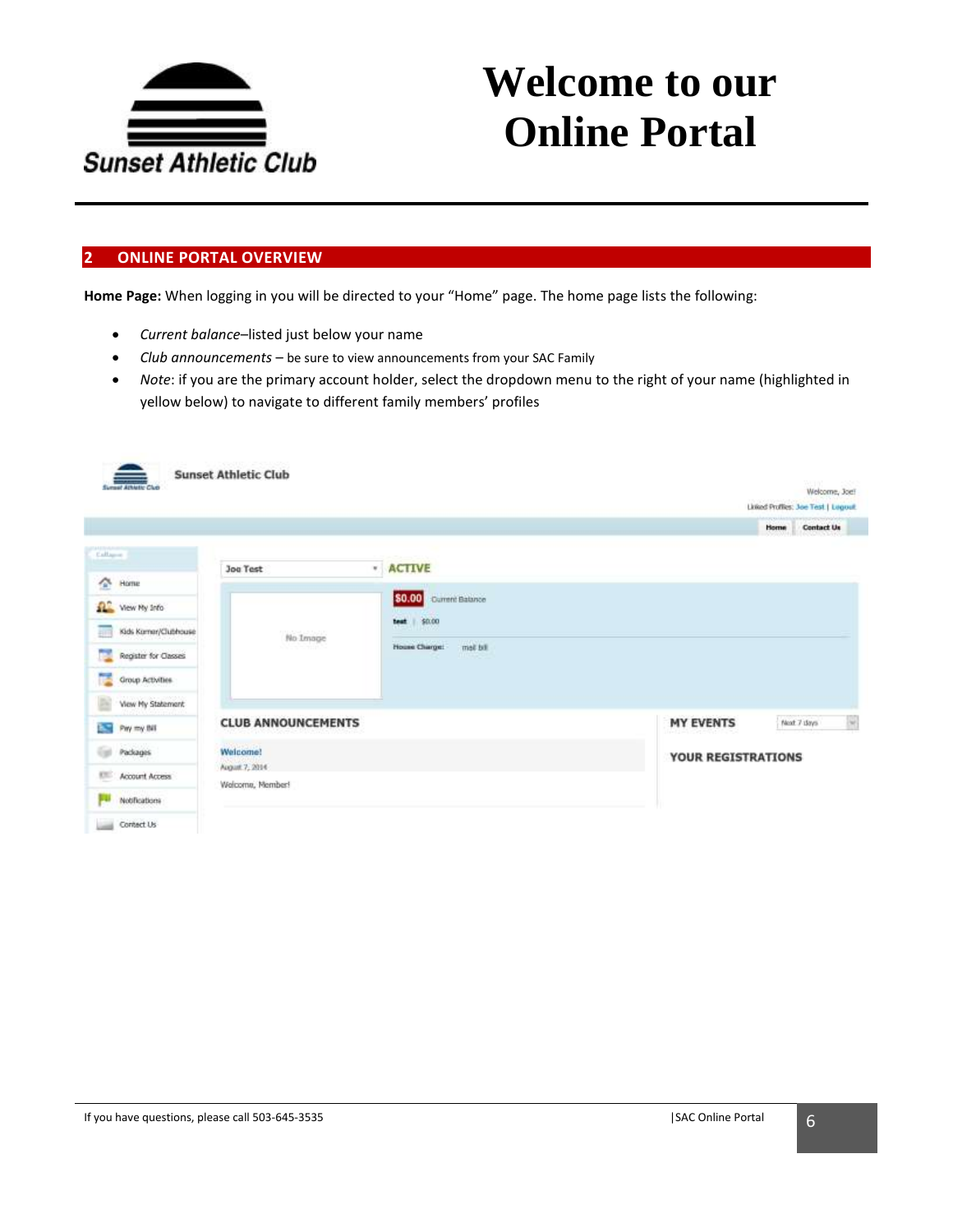

**Online Portal Tabs:** Located on the left side of the online portal are the various tabs you will use to access your account profile information, view your statement, and make a payment. Below is the list of tabs you can access through your online portal.

- **Home:** This will navigate you back to the "Home" page screen outlined above
- **View My Info:** View personal info and update address, email
- **Clubhouse:** Make reservations for clubhouse
- **Register for Classes:** This allows you to register for tennis, programs, aquatics, classes, and Kids Korner
- **View My Statement**: Select to review charges and payments posted to your statement
- **Notifications**: This feature allows you to opt in or out of club email communications

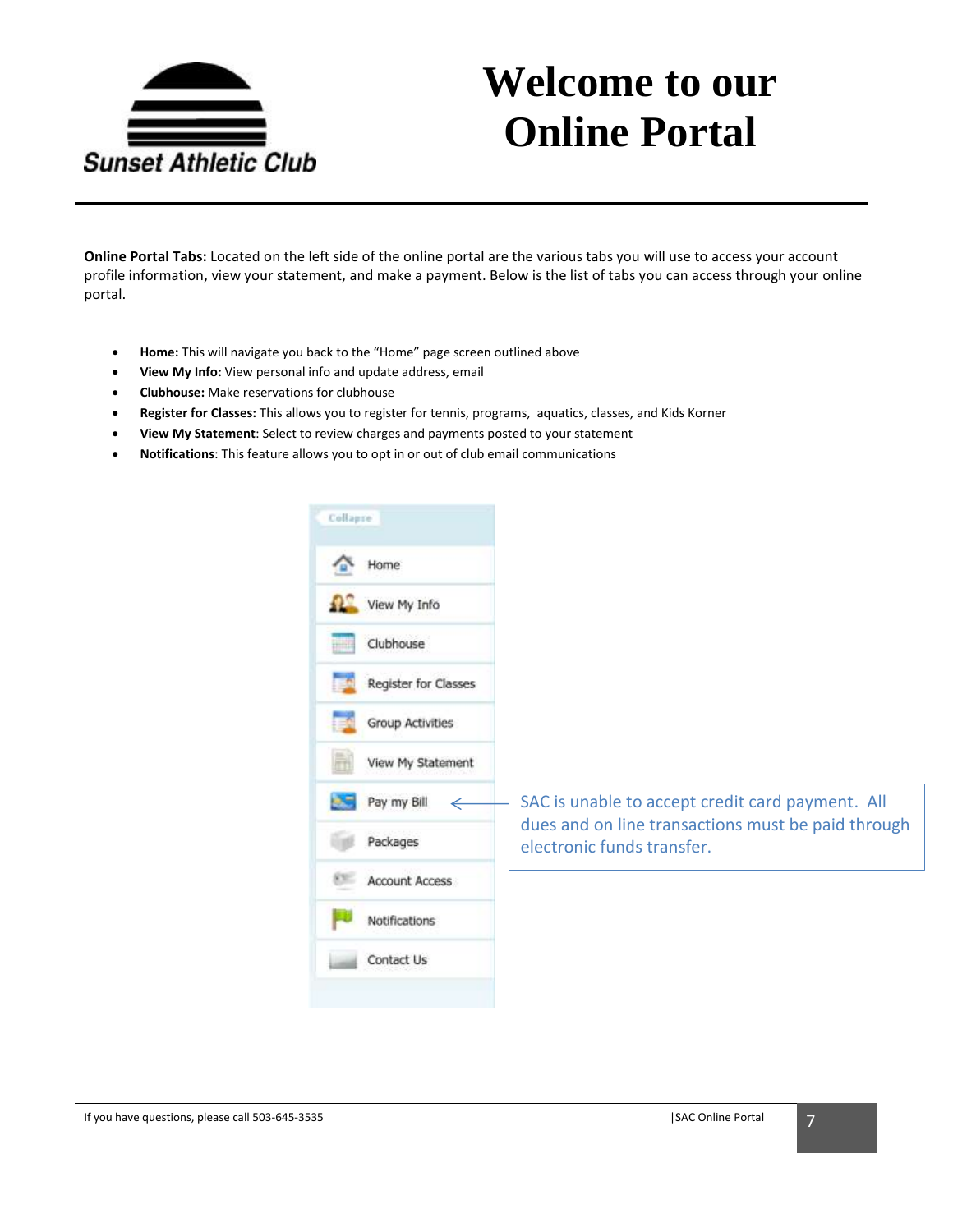

### **3 VIEW MY INFO**

Select Edit to update personal information or billing information.

| PERSONAL INFORMATION                                      |                                                                |                           |                                                  |                                                                                                                                                         | Edit                |
|-----------------------------------------------------------|----------------------------------------------------------------|---------------------------|--------------------------------------------------|---------------------------------------------------------------------------------------------------------------------------------------------------------|---------------------|
| Name:<br>Access Card<br>Gender<br>Date of Birth<br>Age    | Brittany Lowers<br>inct set-<br>Female:<br>01/01/2016<br>0.25. |                           | Phone Number<br>Email<br>Login<br><b>Address</b> | (847) 555-5555 [H]<br>(444) 444-4444 [E] (Matt, Friend)<br>lowen@clubautomation.com<br>lowen@clubautomation.com<br>111 main street<br>Chicago, 1L 60001 |                     |
| <b>MEMBER SHIP INFORMATION</b><br>Guest   ACTIVE   \$0.00 |                                                                |                           |                                                  |                                                                                                                                                         |                     |
| <b>BILLING INFORMATION</b>                                |                                                                |                           |                                                  |                                                                                                                                                         | Edit                |
| Statement Delivery Method                                 | House Charge<br>Tax exempt                                     | Mail Bill<br>amail<br>No. |                                                  |                                                                                                                                                         |                     |
| <b>PAYING FOR</b>                                         |                                                                |                           |                                                  |                                                                                                                                                         | Add a Family Member |
| Ben Lowen<br>Dairy Lowen                                  | \$0.00<br>\$0.00                                               |                           |                                                  |                                                                                                                                                         |                     |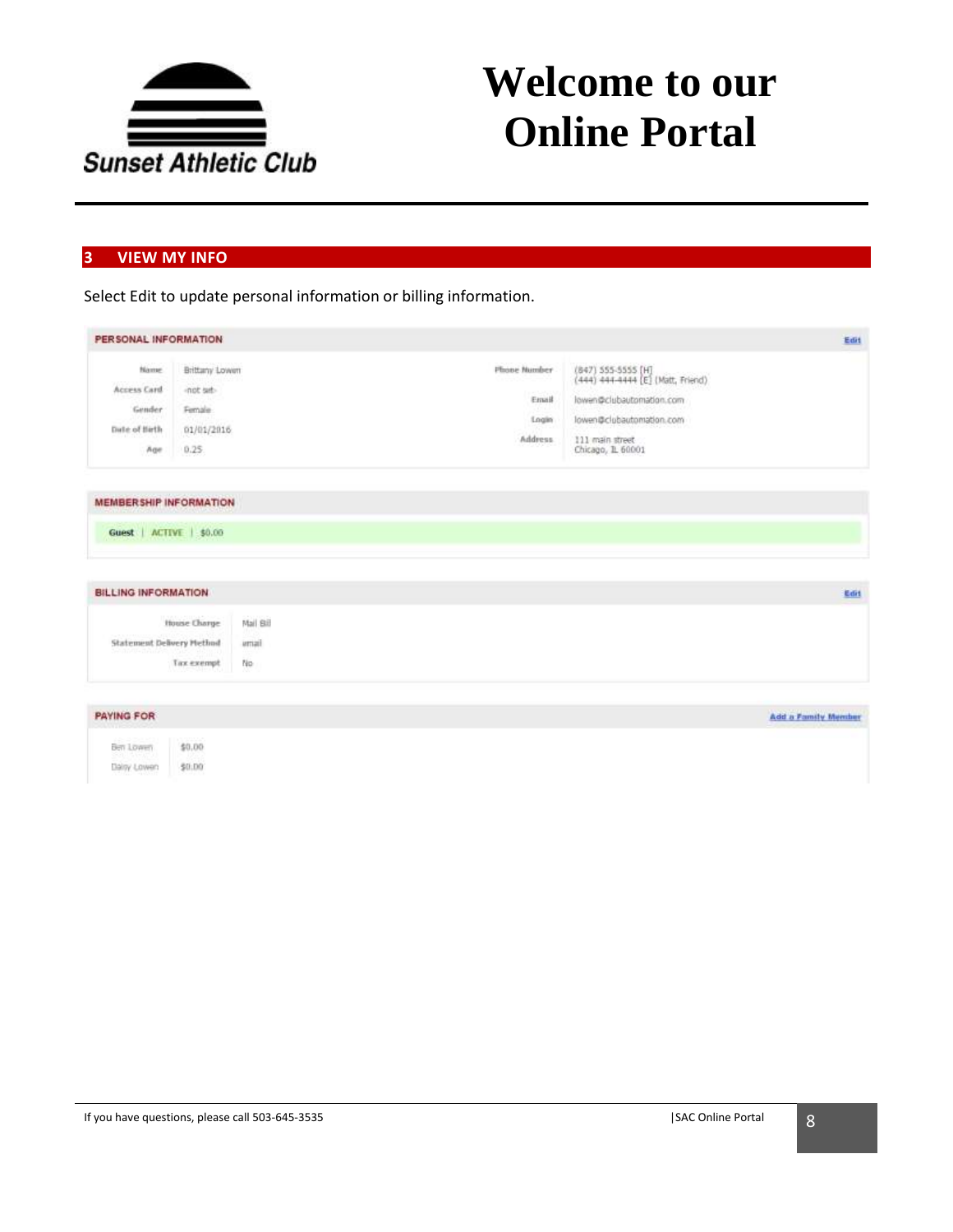

### **4 REGISTER FOR CLASSESS**

This tab will allow you to register for all programs currently available for online registration. To complete your registration:

- Begin by locating the program from the list provided. You can also narrow your search using the filters provided at the top of the page, i.e. keyword or by selecting from the drop down list of All Events.
- Once you have identified the class you want to register for, either click on the class name or select "Learn More".

| Gallague                           | <b>PROGRAMS</b>                                                    |            |                   |                                         |            |
|------------------------------------|--------------------------------------------------------------------|------------|-------------------|-----------------------------------------|------------|
| Home<br>$\mathcal{L}_{\mathbf{a}}$ |                                                                    |            |                   |                                         |            |
| <b>Q2</b> View My Info             | Search by keyword:                                                 | All Events |                   | Ŧ.                                      |            |
| ×<br>Programs                      | Event time<br>to<br>$\mathbf{v}$ .<br><b>SLEEDS</b><br><b>STAR</b> |            |                   | Sun E Mon E Tue E Wed E Thu D Fit E Sat |            |
| г.<br>Group Classes                | ٠                                                                  |            |                   |                                         |            |
| È<br>View My Statement             | From<br>Search by Age<br>to                                        |            |                   | Search classes                          |            |
| <b>SSE</b><br>Pay my Bill          |                                                                    |            |                   |                                         |            |
| Notifications                      | Program Name                                                       | Location   | <b>Department</b> | Days of Week                            |            |
| Contact Us                         | All Sports                                                         | HQ         |                   | Thu                                     | Learn More |
|                                    | Boys Lev 1                                                         | HQ         |                   | Mon. Tue, Fri, Sat.                     | Learn More |
|                                    | Boys Lev 2 - By Evaluation.                                        | HQ         |                   | Wed                                     | Learn More |
|                                    | Dance Age 3 Mini Movers                                            | HQ         |                   | Mon. Tue, Wed. Thu, Sat                 | Learn More |
|                                    | Dance Ages 11 to Adult                                             | HQ         |                   | Tue, Wed, Thu, Fri, Man,<br>Sat         | Learn More |
|                                    | Dance Ages 4-5 Preschool                                           | HQ         |                   | Mon. Tue. Wed. Thu, Fri,<br>Sat         | Learn More |

 Once you have selected the program name or learn more, all available sessions for the program will be listed. Select the green "Sign Up" for the class you would like to register for. If the class is not available for online registration, it will say "Not Yet Open" or "Please Call." You can call the club to get more information.

|                    | Class # Date / Time      | Location | Session                                                                                      | Price    |                |
|--------------------|--------------------------|----------|----------------------------------------------------------------------------------------------|----------|----------------|
| 82                 | Wed 06:00pm - 08:00pm    |          | Fall   09/10/2016 - 10/28/2016                                                               | \$258.00 | Call           |
| 83                 | Sat 12:00pm - 02:00pm    |          | Fall 1 09/10/2016 - 10/28/2016<br>2001   2012   2013   2013   2014   2015   2016   2017   20 | \$258.00 | Caft           |
| 180                | Wed 06:00pm - 08:00pm    |          | Fall # 10/29/2016 - 12/23/2016                                                               | \$301.00 | Sign Up        |
| $10-200+14$<br>181 | 12:00pm - 02:00pm<br>Sat |          | Fall II 10/29/2016 - 12/23/2016                                                              | \$301.00 | <b>Sign Up</b> |

You will then be asked to select the person who will be registering for the class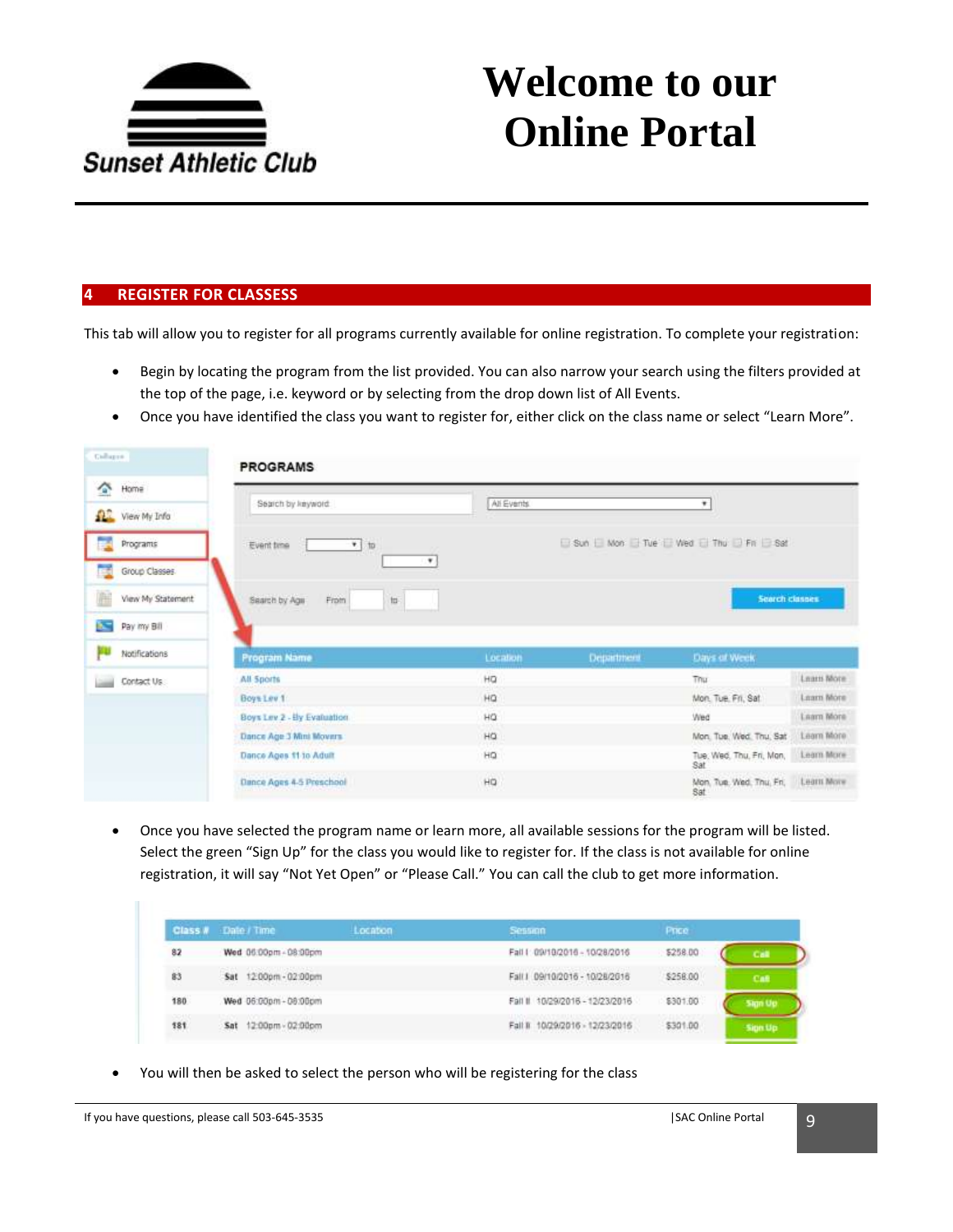

- o **Note**: if you are the primary account holder and have family members linked to your account, all eligible people will be listed in this screen
- After selecting the participant's name, click "Add to Cart" to proceed with registration



- The program has now been added to your "cart" and payment can be taken
- Select "View Cart" in the top right corner to process payment and complete your registration to process

| ◇                                                                                                                         | Quince Orchard Swite And Tennis Club |                                                                                                                                                                                                                                                                                                                                                                                                                                               | $\mathbf{1}$<br><b>W</b> minder<br><b>STORY BRIDE</b><br>color/finites incluse (comm ) I canct<br>$\frac{1}{2}$ and $\frac{1}{2}$ . In<br>case of $\mathcal{M}_0$ |
|---------------------------------------------------------------------------------------------------------------------------|--------------------------------------|-----------------------------------------------------------------------------------------------------------------------------------------------------------------------------------------------------------------------------------------------------------------------------------------------------------------------------------------------------------------------------------------------------------------------------------------------|-------------------------------------------------------------------------------------------------------------------------------------------------------------------|
| $\frac{1}{2} \left( \frac{1}{2} \right) \left( \frac{1}{2} \right) \left( \frac{1}{2} \right) \left( \frac{1}{2} \right)$ | High School 2                        |                                                                                                                                                                                                                                                                                                                                                                                                                                               |                                                                                                                                                                   |
| $2o$ mm                                                                                                                   |                                      |                                                                                                                                                                                                                                                                                                                                                                                                                                               |                                                                                                                                                                   |
| the new types.                                                                                                            |                                      |                                                                                                                                                                                                                                                                                                                                                                                                                                               |                                                                                                                                                                   |
| To Nomina                                                                                                                 |                                      |                                                                                                                                                                                                                                                                                                                                                                                                                                               |                                                                                                                                                                   |
| To Park Steret                                                                                                            |                                      |                                                                                                                                                                                                                                                                                                                                                                                                                                               |                                                                                                                                                                   |
| <b>DS</b> Newton                                                                                                          |                                      |                                                                                                                                                                                                                                                                                                                                                                                                                                               |                                                                                                                                                                   |
| <sup>10</sup> knotking                                                                                                    |                                      |                                                                                                                                                                                                                                                                                                                                                                                                                                               |                                                                                                                                                                   |
| <b>PM</b> <i>Inchistory</i>                                                                                               | <b>Bretch Symmetric</b>              |                                                                                                                                                                                                                                                                                                                                                                                                                                               |                                                                                                                                                                   |
| June Ferrar In-<br><b>DESARTA CONSTRUCTION</b>                                                                            | Server Hallmark                      | U.Set Jones U.Sar Street U.Set U.S. Street                                                                                                                                                                                                                                                                                                                                                                                                    |                                                                                                                                                                   |
|                                                                                                                           | matthews from the                    | $\frac{1}{2} \left( \frac{1}{2} \right)^{2} \left( \frac{1}{2} \right)^{2} \left( \frac{1}{2} \right)^{2} \left( \frac{1}{2} \right)^{2} \left( \frac{1}{2} \right)^{2} \left( \frac{1}{2} \right)^{2} \left( \frac{1}{2} \right)^{2} \left( \frac{1}{2} \right)^{2} \left( \frac{1}{2} \right)^{2} \left( \frac{1}{2} \right)^{2} \left( \frac{1}{2} \right)^{2} \left( \frac{1}{2} \right)^{2} \left( \frac{1}{2} \right)^{2} \left( \frac$ |                                                                                                                                                                   |
|                                                                                                                           | most continu-<br><b>Look</b>         | $\frac{1}{2} \left( \frac{1}{2} \right) \left( \frac{1}{2} \right) \left( \frac{1}{2} \right)$<br>1.341                                                                                                                                                                                                                                                                                                                                       |                                                                                                                                                                   |
|                                                                                                                           | Wed 18 Janes 10 Stares<br>44.        | <b>LHAIR</b><br>Not betacher tussen:<br><b>Tel:</b>                                                                                                                                                                                                                                                                                                                                                                                           |                                                                                                                                                                   |
|                                                                                                                           | $\mathbf{u}_i$<br>Mr. 123601-028300  | PAIL BUTGOIN / TESSEE IN<br><b>Little</b><br>346.                                                                                                                                                                                                                                                                                                                                                                                             |                                                                                                                                                                   |
|                                                                                                                           | ter<br>Wed Mottern (400004)          | Ful A. miledit to chaining or<br>\$351.06<br>elatin                                                                                                                                                                                                                                                                                                                                                                                           |                                                                                                                                                                   |

- In your cart, confirm the class information and select the green "Continue to check out" button
- Follow the prompts for payment to complete registration.
- If you decide at any point during the registration that you do not want to take that class, you can choose Cancel & Clear the Cart and the registration will be voided. You may also call the front desk to make any changes on a registration.

If you have questions, please call 503-645-3535  $\sim$  10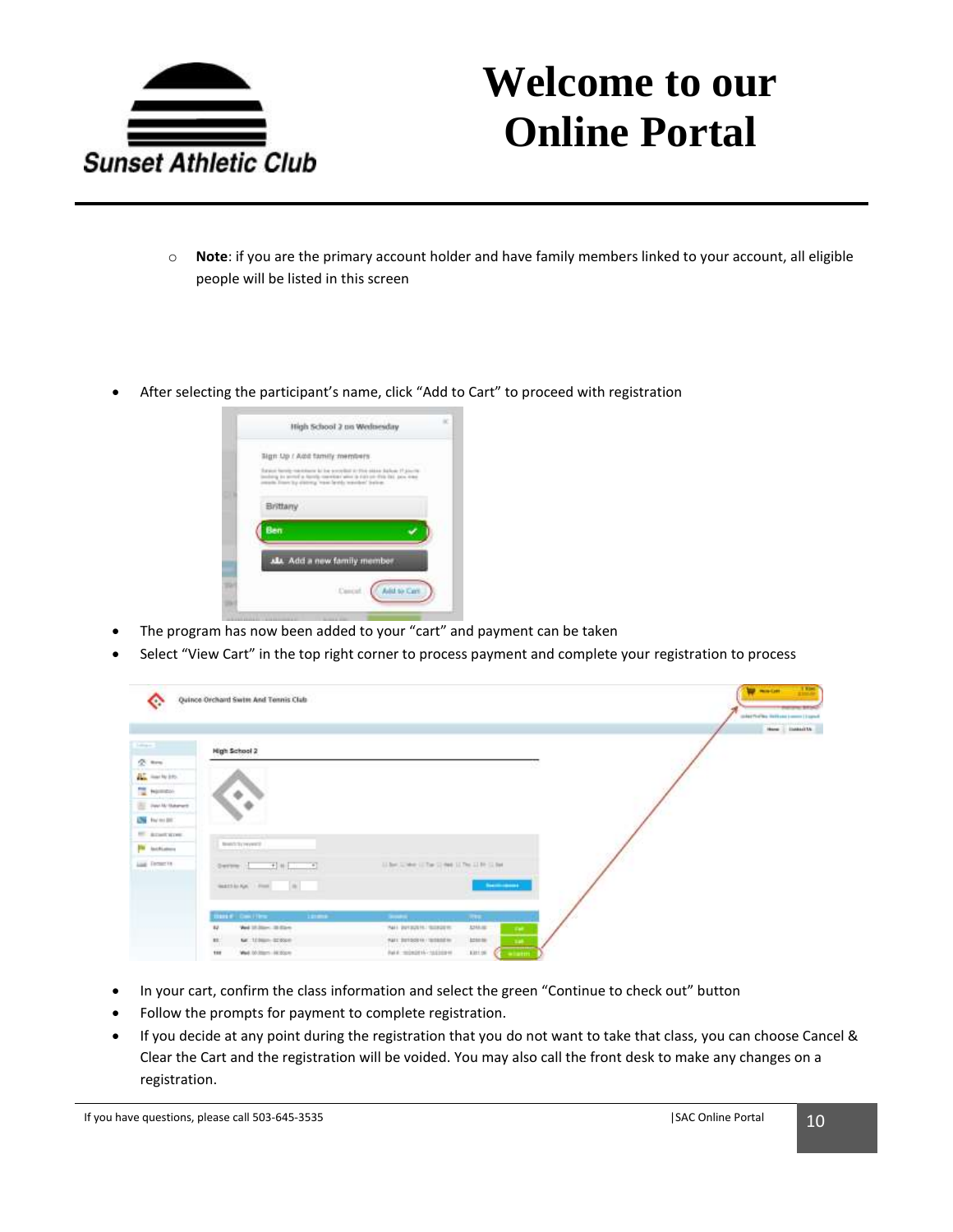

#### **5 VIEW MY STATEMENT**

On the "View My Statement" tab, you can review all charges and payments on your statement.

- When logged in on a primary account, the default setting is to view the Combined Family Statement, but you can navigate between the statements of linked members by selecting the dropdown to the right of your name – highlighted in yellow in the picture below.
- Statements are organized by month and will show all charges and payments generated in the month selected. To navigate between months, select the month dropdown menu found on the right side of the statement screen – boxed in red below.

| $2 - n =$<br>$\frac{\partial \mathbf{X}^*}{\partial \mathbf{X}^*}$ that is just | Toronto El Territorio<br>Billing Loans | \$0.00<br>Legisland.<br>Ē |   |        |                                 |                                                 |
|---------------------------------------------------------------------------------|----------------------------------------|---------------------------|---|--------|---------------------------------|-------------------------------------------------|
| hque to plan.<br><b>SE FRONT</b><br>(p. helpe)                                  | fishiones<br><b>Take Loose</b>         | <b>Searchers</b> and of   |   |        |                                 |                                                 |
|                                                                                 |                                        |                           |   |        | ---                             |                                                 |
|                                                                                 | ÆТ<br>.                                | <b>UNIVERSITY</b>         | - | 333.00 |                                 | April, 2011                                     |
|                                                                                 |                                        |                           |   |        |                                 | <b>Flammed Mature</b><br>All Transmitted Toyota |
| <b>IT announce</b><br><b>PK</b> instrument<br>Last Ormette.                     |                                        |                           |   |        | 信道<br>Ree Balance Digiti, 20141 | Search                                          |

#### **6 PAY MY BILL**

On the "Pay My Bill" tab, you can pay the statement balance or current balance by entering a credit card or debit card number, selecting the amount and then choosing Continue. The payment will then be verified and you will get a receipt that a payment was completed.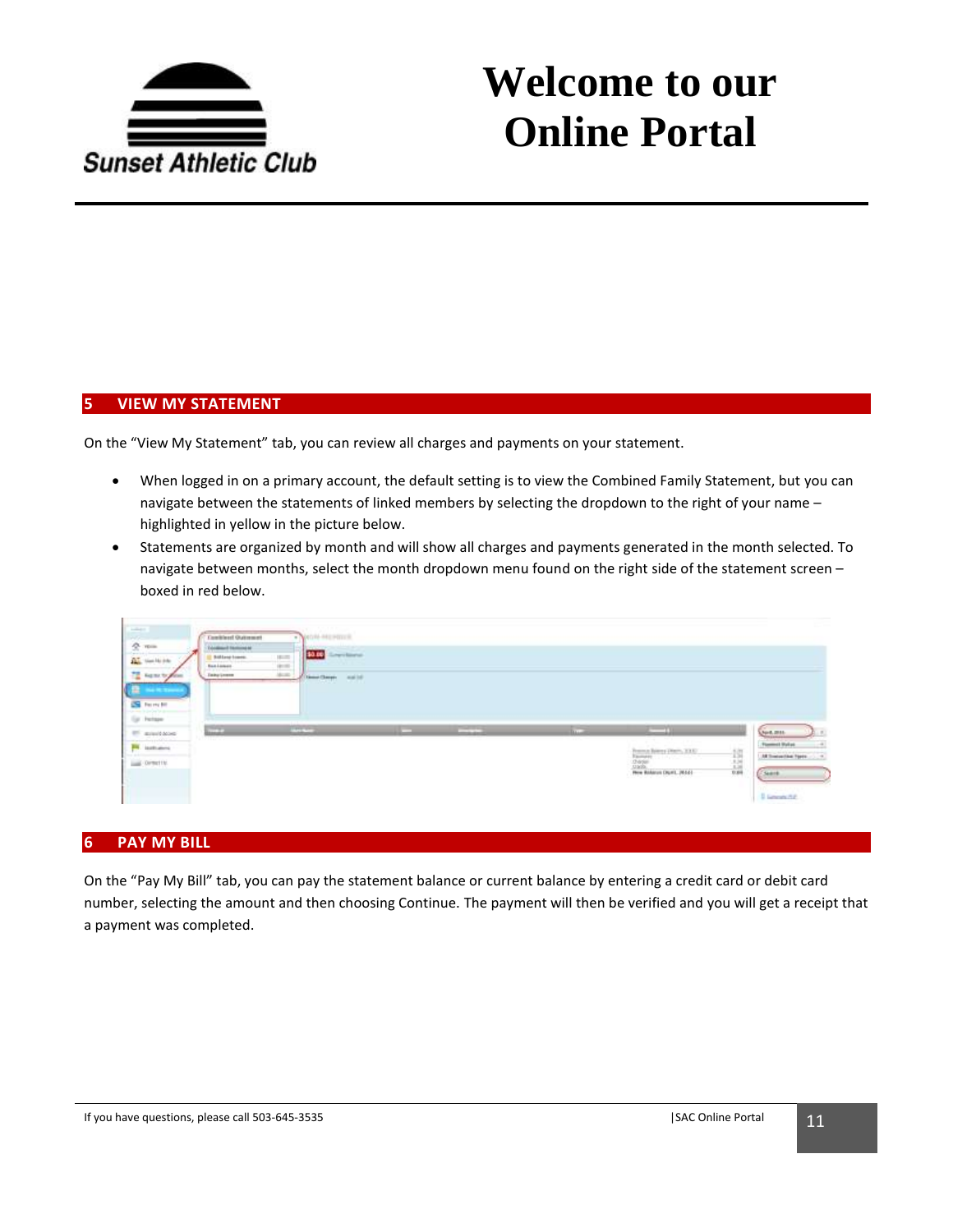

| <b>Sallant</b>           | $\bullet$ NGW-TERMIER<br>View all on my account                                                 |                                                                     |
|--------------------------|-------------------------------------------------------------------------------------------------|---------------------------------------------------------------------|
| $2 - n$                  | \$9.00 Sections                                                                                 |                                                                     |
| <b>ALL</b> Year Hy 3th   |                                                                                                 |                                                                     |
| The Reporter for Chinese | <b>but Seege</b><br>those Charger (1983)                                                        |                                                                     |
| The risk of Statement    |                                                                                                 |                                                                     |
| $\mathbf{S}$ is a set    |                                                                                                 |                                                                     |
| Eul. Package             |                                                                                                 | <b>CALL</b>                                                         |
| 991 Account Actes        | You can choose to pay the<br><b>LENGAMES COMP DIMENSION</b><br>statoment balance or the current | Socure.<br>Transaction                                              |
| <b>Fill</b> Incidents    | batterou, enter in your overlit card.<br>Grönlusservert Information and club "Centrole".        | 256th Entrastant                                                    |
| Los Comercio             | We began much to the SCP<br><b>Entert Passwort Assessed</b><br>Sellect Payment Account          | This is the twint-trivial constraints banks.<br>and cock curic are. |
|                          | and the co<br>$\frac{1}{2}$<br>mot nursyans?<br>* Talened Bairor                                |                                                                     |
|                          | <b>Contact</b><br>C Current Balance<br>\$500 december<br>$-$ - The Theory $\alpha$<br>----      |                                                                     |
|                          |                                                                                                 |                                                                     |

| $2 - 1$<br><b>CONTRACTOR</b> |  |
|------------------------------|--|
|                              |  |
|                              |  |
|                              |  |

### **7 NOTIFICATIONS**

Through the notifications tab you have the ability to turn on and off various forms of club email communication. To edit your notification settings, select "Edit" in the top right corner of the Notifications box.

*Note*: Only email notifications are currently available. SMS are text message notifications which are currently not available with Club Automation so do not change any settings under that column.

- *To turn notifications on:* ensure the "E-mail" box is checked to the right of the notification type
- *To turn notifications off:* uncheck the "E-mail" box to the right of the notification type

Once the desired notifications have been selected, click "Save changes" in the bottom left corner to confirm notification preferences.